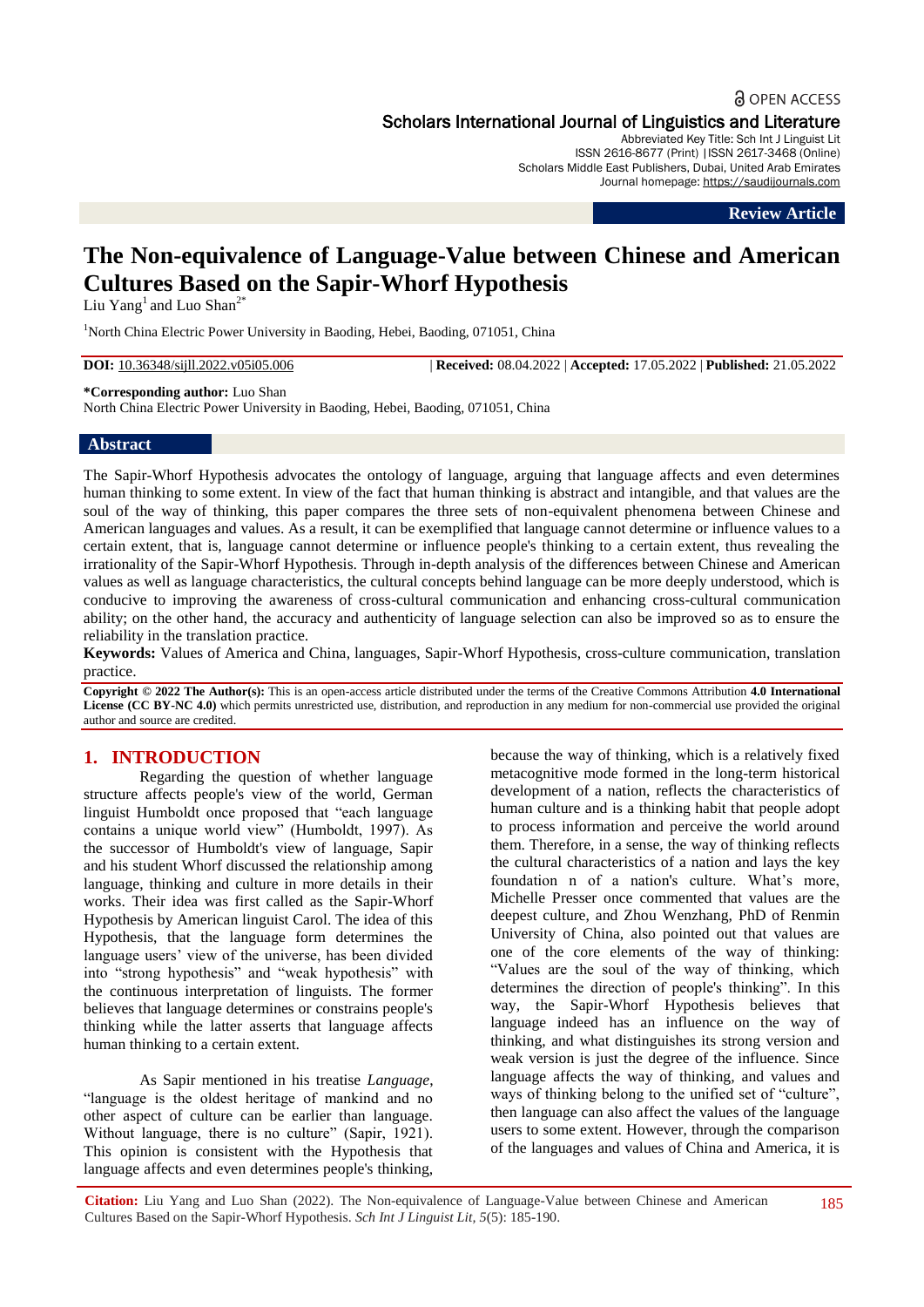found that the language and its users' values are not necessarily consistent with each other.

This article will demonstrate the nonequivalence between the characteristics of the language used by native speakers and their value orientations in China and the United States, so as to prove that the use of language cannot determine or even affect the value orientations of the nation to a certain extent. Given the common sense that the value is the soul of the way of thinking, the conclusion can be drawn that language, to a certain extent, cannot affect the way of thinking of the nation, thus revealing the irrationality of the Sapir-Whorf Hypothesis to some extent.

## **2. Analysis of the non-equivalence between Chinese and American languages and values**

#### **2.1 Comparison of Chinese and American Value Orientations**

The Value Orientation Theory of Kluckhohn and Strodtbeck (1961) is based on the following three basic assumptions:

- 1. Any nation in any era must provide solutions to certain common problems of mankind.
- 2. The solutions to these problems are not infinite or arbitrary, but vary in a series of choices or value orientations.
- 3. Value orientation exists in all societies and individuals, but each society and individual has different preferences for value orientations.

Based on those three assumptions, Kluckhohn and Strodtbeck propose five basic problems that each society must solve, and the methods favored by a society to solve these problems reflect the values of that society.

This article will discuss three value orientations of them. The first is the orientation of human activities, including Being, Being-in-becoming and Doing; the second is the time orientation, including Past, Present and Future; and the third is the relationship between man and nature, including Mastery, Submission and Harmony.

Kohls (1988) discussed in the article *The Values Americans Live By* that Americans' activity orientation is "Doing"; their time orientation is "Future"; and their relationship orientation between man and nature is "Mastery". In contrast, Chinese people's activity orientation is "Being"; their time orientation is "Past"; and their relationship between man and nature is "Harmony" (Kohls, 1988). The value orientations in a nation influence each other and then develop into a harmonious unity.

As Figure 1 shows, the three value orientations of Americans are in a triangular cycle which is sharp with angels and extendable through lines. Americans put their action into the conquest of nature. The sense of

achievement in conquering nature makes them feel invincible. In this way, Americans tend to pay more attention to the future they can create, and their longing for the future requires them to take powerful actions. On the other hand, as shown in Figure 2, the three value orientations of Chinese people are in a circular loop without edges and angels, which is smooth along the string. This is because Chinese people who take selfcultivation seriously advocate harmonious coexistence with nature, emphasize the idea of "doing nothing", and pay more attention to the gifts that nature has given them. As a result, they often look back on the past and never forget their original purpose in order to reach the bright end, and the lessons learned from the history require Chinese people to behave themselves for better development.



**Figure 1: Value Orientations of the American**



**Figure 2: Value Orientations of the Chinese**

#### **2.2 Doing VS nominal prominence & Being VS verbal prominence**

## **2.2.1 The Americans stress Doing while the Chinese stress Being**

The United States is a society that emphasizes the value orientation of Doing, and Americans believe that everything can be obtained through their own efforts and everyone can create their own value and achieve wonderful success through hard work, which is exactly what the American Dream advocates. Guided by the American Dream, generations of Americans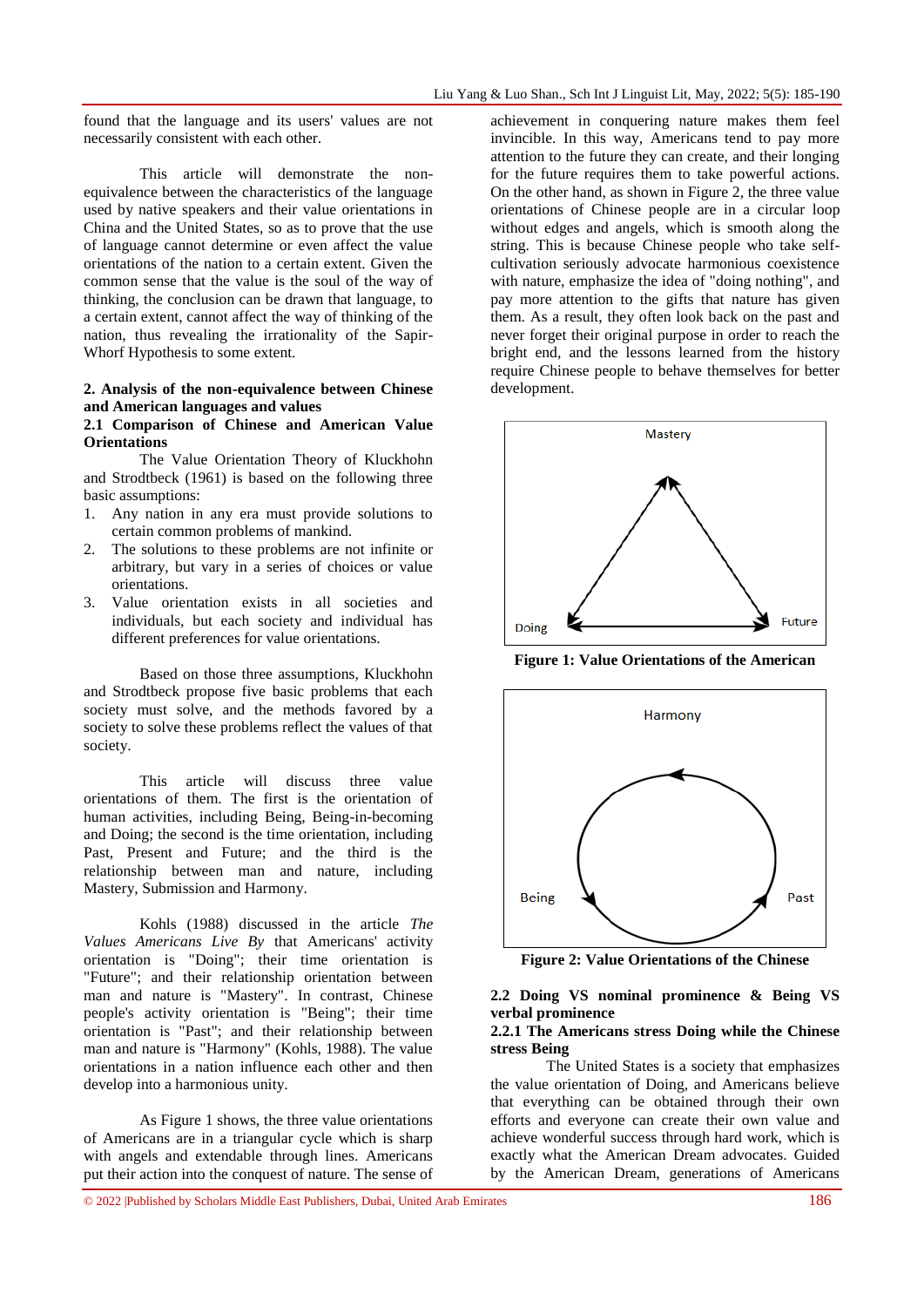have believed that the ideal of a better life in America can be achieved only through hard work, courage, creativity, and determination. When it comes to Chinese value orientation, influenced by Confucianism, Chinese society stresses the doctrine of the mean, moral cultivation and the idea of "Being". Different from the American Dream, the Chinese Dream cannot be realized without the overall interests of the Party, of the country and of the people because the essence of the Chinese Dream is the prosperity of the country, the rejuvenation of the nation and the happiness of the people. And the core values of socialism require their people to be "patriotic", "dedicated", "honest" and "friendly", which mostly emphasize the moral cultivation of the individual.

#### **2.2.2 Nominal prominence of English VS verbal prominence of Chinese**

As analyzed above, Sapir-Whorf Hypothesis holds that language has an impact on the way of thinking while values are the soul of the way of thinking. Therefore, values should also be affected by language and have correspondence with language features. In this way, the American culture, which emphasizes Doing, should prefer dynamic verb usage, while the Chinese culture, which emphasizes Being, should prefer static noun usage. However, a significant difference in expression between English and Chinese is the prominence of English nouns and the prominence of Chinese verbs, which is exactly the opposite of the tendency in American and Chinese values. In the book *Contrastive Linguistics Between Chinese and English* edited by Professor Chen Dezhang, it is mentioned that "In expressing or reflecting the world, English shows a clear tendency of being stative or static, while Chinese tends to be very dynamic. " (2011). And Professor Lian Shuneng is more specific by pointing out that "English tends to use more nouns and thus the narration assumes a stative state, while Chinese tends to use verbs more often, thus appearing dynamic" (Chen Dezhang, 2011). Moreover, the principle of English that there must be only one predicate verb to take the responsibility of the action in a complete sentence while other verbs in the sentence, if necessary, must take the form as non-finite verb also violates the philosophy of Doing. And the gerund even grants the property of the noun to a verb. Nevertheless, there is not such limitation for verbs in the sentence of Chinese, and the co-existence of verbs is not orientated by the value of Being neither.

## **2.3 Future with grammatical markers on the past VS Past with grammatical markers on the future 2.3.1 The American emphasize Future while the Chinese emphasize Past**

A future-oriented society emphasizes longterm development and change while a past-oriented society emphasizes tradition and respect for history. The United States is a typical future-oriented society. The elderly in the United States do not admit to being old. Offering one's seat to the elderly is seemed as a

form of discrimination against their age, while in China this behavior is quite necessary because China is a society that attaches great importance to tradition, and "respecting the old" is a traditional virtue of the Chinese nation. In American classrooms, students can call teachers by their first names, and teachers will not feel offended, but in Chinese classrooms, calling a teacher's name is regarded as a disrespectful deed which is not allowed because teachers are the elder to whom we should be humble. What's more, the elderly in the United States will choose to spend their later years in nursing homes relying on their own pension, which largely eases the burden of their next generation to support them, and in this way their children can continue to work hard for their own lives. However, as an old Chinese saying goes, "The aged people is like a treasure to the family", the elderly in China generally live at home supported by their children so as to spend their remaining years with family. Sometimes, they can help take care of their grandchildren if necessary. This kind of inter-dependent relationship cultivates the atmosphere in Chinese society that no matter how heavy the burden is put on the next generation, they are always willing to take good care of their aging parents.

## **2.3.2 Grammatical markers on the past VS grammatical markers on the future**

In addition to vocabulary, grammatical structure can also reveal the preferences of the language user. English is an inflectional language, that is, the grammatical function of words is mainly expressed by the changes of affixes, such as the number of nouns, the case of nouns, the tense of verbs, etc.(Ye Zinan, 2013). As Whorf said: "Due to different language structures, people's views on the world are very different" (Liu Runqing, 2016). For example, Eskimos' various expressions describing snow in different situations are related to its snowy weather. So there should be more inflectional expressions about the future in the language repertoire of the American whose value orientation is Future. However, the opposite is the case, although there are three tenses of verbs expressing the past and the future in English, namely, simple tense, progressive tense and perfect tense, the division of English grammar into the past is more detailed and complete. Take the simple tense as example, the simple past tense is achieved just by adding the suffix –ed after the predict verb in most case, reflecting the characteristics of inflectional language, while there is not such specific suffix for simple future tense which is marked by the lexical means of adding "will". Sometimes, the expressions of simple present and present progressive can be adopted to imply the location of future while there is not alternative expression for the past which is exclusive to the inflectional changes of the predicate. As for Chinese, it doesn't have inflectional changes, and its core verbs, the number of which is not exclusive to only one, always keep consistent whether the meaning of the sentence refers to the past tense or to the future tense. In other words, there is no superiority of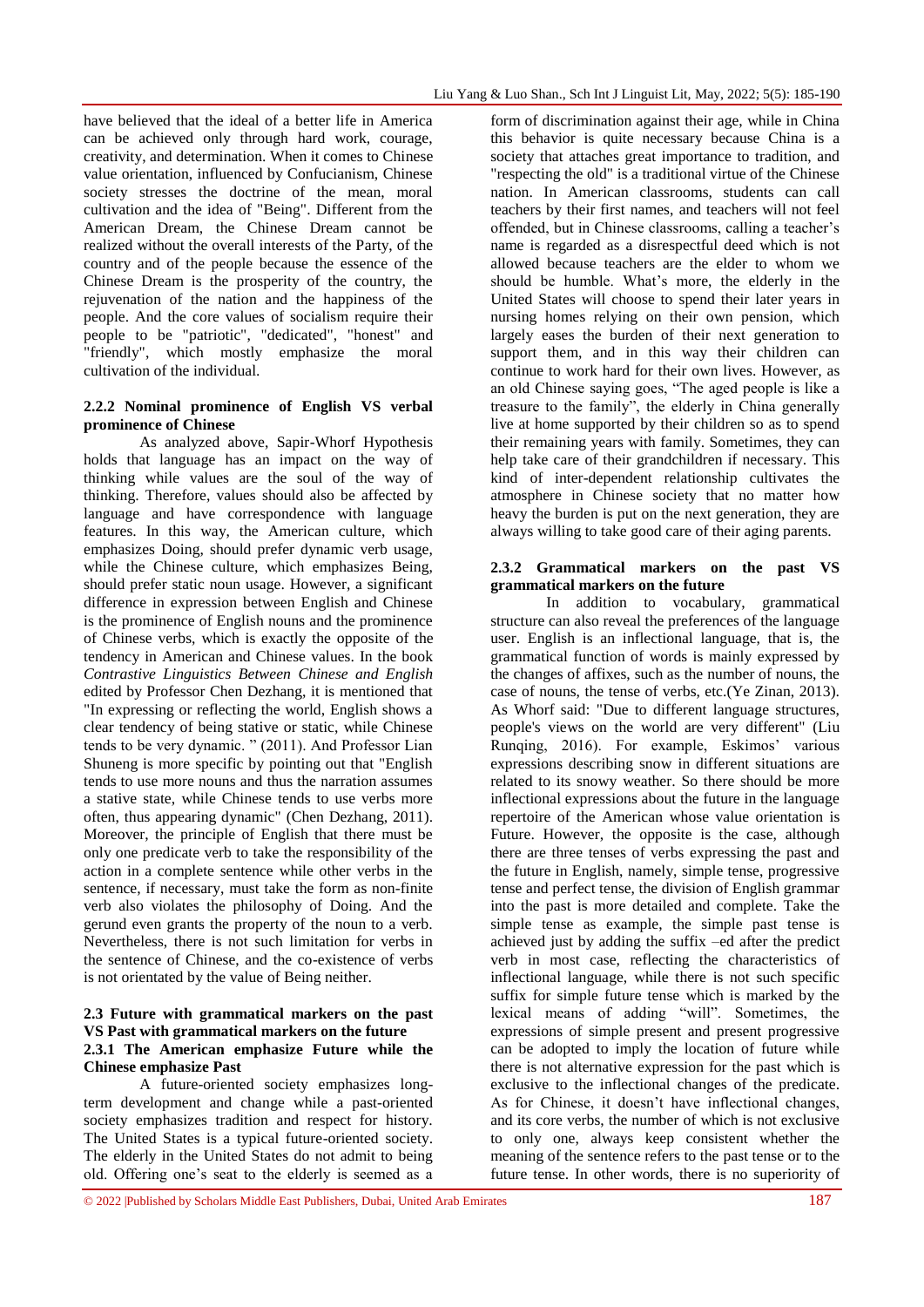the expression of the past tense to other tenses, such as the present and the future. Although there indeed are a few grammatical markers signifying the past, including"了"(already)、"过"(had done)、"着"(done), the quantity is very small. However, the quantity of another set of grammatical markers which aim at the future are even larger, namely "立刻"(immediately)、" 马上"(right now)、"即将"(soon)、"将要"(will) and so on.

## **2.4 Mastery VS passive voice & Harmony VS active voice**

## **2.4.1 The American prefer Mastery while the Chinese prefer Harmony**

Influenced by Western humanism, American society emphasizes the role of human reasoning, advocates the use of reasoning and wills to transform the environment in life, and encourages people to conquer nature and enjoy the material life of this world. This value orientation holds the view that all natural resources can and should be conquered and exploited, just like their ancestors who went aboard the "Mayflower", survived the first severe winter and developed the desolate North American continent into the world's most powerful country. However, Americans will achieve development at the expense of the environment. During such developing process, resources such as forests, land, and minerals have been exploited predatorily, many wild animals have been slaughtered, and the ecological environment has been severely damaged. However, Chinese culture respects Confucius and emphasizes Confucianism. The Confucian view of human nature interprets the relationship between man and nature from the perspective of the unity of nature and man, and holds that the unity of man and nature is not only the inevitability of human nature, but also the ultimate goal that man should pursue. According this idea, the Chinese affectionately refer to the Yellow River as the mother river. In the face of the flood disaster caused by the sedimentation of the Yellow River, they firmly adhere to the philosophy that blocking is worse than dredging in the process of water damage control. What's more, China has always advocated the protection of the environment and biodiversity, emphasizing that gold and silver mountains are not as good as lucid waters and lush mountains, and that animals are our close friends all the time.

#### **2.4.2 Passive voice of English VS active voice of Chinese**

The previous section has analyzed the nonequivalence between language and value orientation from the lexical level and the grammatical level. Next, we will do a deeper analysis from the sentence level. Both English and Chinese have passive voice. If the American tendency to conquer nature is considered, then the use of English sentences should try to highlight the role of people and avoid the use of passive voice.

On the other hand, the Chinese who tend to conform to nature should use the passive voice as much as possible in the process of communication to reduce the influence of human beings. However, the English grammar is so strict that a sentence is not complete without a subject. Even in an imperative sentence, such as "Don't do that!" , there is an invisible subject "you" at the beginning of the sentence. In contrast, it is common for Chinese to omit subject. The grammatical rule that English must have a subject sets a lot of restrictions on English, while the language characteristics that Chinese language has a passive structure and does not necessarily use the subject make the use of passive sentences a choice (Ye Zinan, 2013). Especially in scientific articles where there is necessity to reduce the subjective color, given that the introduction of subjects will increase the subjective color, the passive voice is the best choice (Ye Zinan, 2013). Professor Li Changshuan also pointed out in his book *Non-literary Translation Theory and Practice* that "Active voice is often used in Chinese while passive voice is seldom used"(Li Changshuan, 2012).

## **3. The conflict between language and culture**

Through the above three examples of the nonequivalence between language and value orientations, it can be exemplified that, firstly, the Chinese and Americans, who have completely different value orientations, have the exact opposite characteristics of their language use which are not correspond to their values, that is, American's value orientation "Doing" should be reflected in the prominence of verbs in their language, and Chinese people should be more inclined to use nouns rather than verbs under the guidance of the value of "Being". In fact, English is a noun-prominent language, while Chinese is a verb-prominent language (Table 1). Secondly, "future-oriented" Americans should use more expressions about the future, while "past-oriented" Chinese should find it easier to use language to talk about the past. However, as an inflectional language, English has suffix changes in the expression of the past but none in the future, while Chinese language mostly depends on the context to tell whether the things discussed happen in the past, present or future, without showing any preference for the past (Table 2). Thirdly, Americans, who want to conquer nature and master the destiny, are good at using passive sentences in their language, which reduces the subjective initiative of the actors. However, the Chinese, who advocate adaptation to nature and harmonious coexistence between man and nature, use more active structures when speaking, putting man in the first place to highlight the status of mankind (Table 3). These three pairs of language-values contradictions show, to a certain extent, that language and values are not in a one-to-one correspondence, that is, to a certain extent, language cannot determine or influence value orientations. Therefore, it can be concluded that, to a certain extent, the language does not determine or influence the nation's culture or the way of thinking,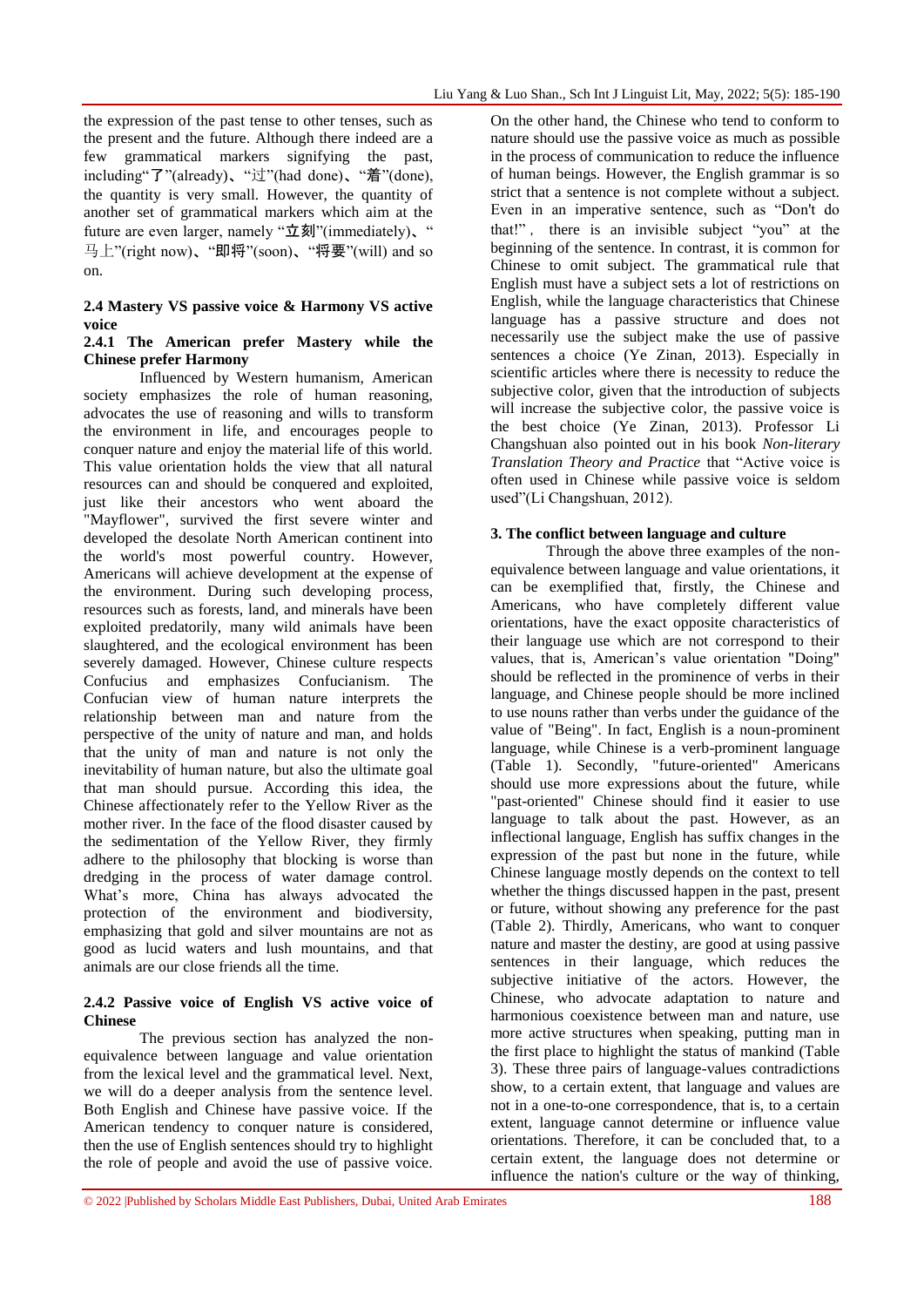which provides a counterexample to the Sapir-Whorf Hypothesis, thus exemplifying its irrationality.

| Table 1 |       |                    |  |  |
|---------|-------|--------------------|--|--|
| Nation  | Value | Vocabulary         |  |  |
| America | Doing | Nominal prominence |  |  |
| China   | Being | Verbal prominence  |  |  |

| Table 2 |        |                           |  |  |
|---------|--------|---------------------------|--|--|
| Nation  |        | Orientation   Emphasis of |  |  |
|         |        | grammatical marks         |  |  |
| America | Future | Past                      |  |  |
| China   | Past   | Future                    |  |  |

| Table 3       |         |               |  |  |
|---------------|---------|---------------|--|--|
| <b>Nation</b> | Value   | Expression    |  |  |
| America       | Mastery | Passive voice |  |  |
| China         | Harmony | Active voice  |  |  |

#### **4. CONCLUSION AND IMPLICATION**

## **4.1 Conclusion from the perspective of cross-culture communication and translation practice**

Given that the Sapir-Whorf Hypothesis emphasizes the ontological status of language, this article aims to illustrate the unreasonableness of the Sapir-Whorf Hypothesis through three contradictory language-value correspondence phenomena. It is hoped that language learners don't regard language as a tool, and at the same time don't exaggerate the ontological status of language by believing that language can affect or even determine people's thinking. In any case, language, values and the way of thinking will be affected by culture which is too complex to be illustrated by language only.

Concerning the aspect of conveying national and ethic culture, non-verbal means, such as facial expressions, gestures, clothing, personal space, location arrangement, time arrangement, and even silence itself, can convey sufficient information up to 70%, much higher than language means (Hu Wenzhong, 1999). To truly understand the culture of a nation, it is better to place oneself in a real cultural environment to see, to listen, to experience and to feel. The higher cultural sensitivity of second language learners comes from their supplementary cultural background knowledge inside and outside the classroom, rather than just through book learning. Grammar and vocabulary instruction and memory are not contributed to comprehending the cultural connotation and characteristics represented by the language. Especially in translation practice, we cannot take one's own cultural background for granted in the choice of word, but should restore the characteristics of the target language itself, for example:

Eg. 1. His classmates all raised their eager hands, but he sat in *indecision*.

In example 1, the static state expressed by the noun "indecision" tends to be translated into Chinese language by means of action for localization. Thus, the latter sentence in Example 1 will have two predicate verbs "坐"(sit) and "拿不定主意"(can't make decision) in Chinese version.

#### Eg. 2. The job began to grow sour on him.

There is an obvious past tense "began" signed by its inflectional change in the English expression of example 2, which means that the feeling of "grow sour" has been there before. Nevertheless, due to the fact that there is no inflectional marker to refer to the tense of verbs in Chinese, when out of context, the translated expression of "开始" (begin) is correct in the three tenses of "past", "present" and "future" which can be understood respectively as "He (already) began to get bored with this work"; "He (now) begins to get bored with this work"; or "He will (soon) get bored with this work". Therefore, in translating the sentence into Chinese, it is better to add a lexical marker"已经"( already) to modify the verb in order to match the original meaning of the English sentence.

Eg. 3. It is widely believed that the killer will kill more people.

As for example 3, "It is believed that..." is a typical passive structure in English. However, when translated into Chinese, a potential subject "许多人" (many people) is usually added to conform to the conventional expression of Chinese language, which means that the passive voice in such English sentences is usually translated into Chinese by using active voice with the subject of people as the actor.

In conclusion, based on the previous analysis of the values and languages, when doing translation between Chinese language and English, we should pay attention to the following three principles in order to make the translation more authentic, Firstly, it is suggested to transform noun expressions in English into verb expressions in Chinese language as much as possible, and vice versa. Secondly, the implied information of Chinese text, such as the number of the subjects, the aspect and the tense of the action, should be expressed explicitly in English through inflectional means, concerning the fact that Chinese language belongs to high context culture while English belongs to low context culture. Thirdly, when it comes to the narrative voice, passive voice is preferred by English expression while active voice is the first choice for Chinese language.

#### **4.2 Implication**

Although this article aims to refute the general principle of the Sapir-Whorf Hypothesis through three non-equivalent phenomena of language-value between Chinese culture and American culture, it is not a complete denial of the Sapir-Whorf Hypothesis which